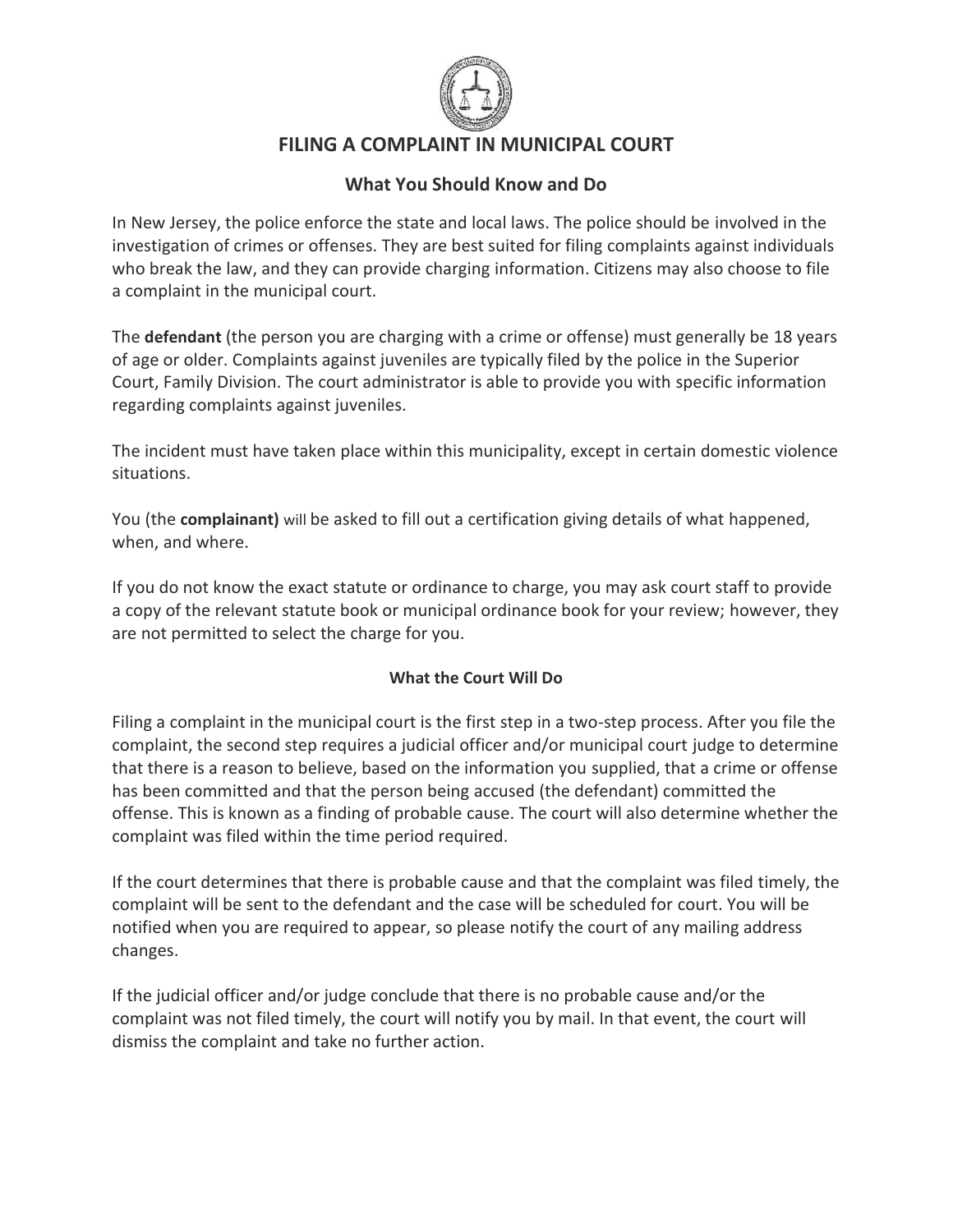### **If Your Complaint Goes to Court**

In the municipal court, the lawyer who represents the State is called the municipal prosecutor. It is the municipal prosecutor's responsibility to review the merits of each case to determine if the case should proceed. The municipal prosecutor remains responsible for the case until its conclusion.

#### **Court Staff Assistance**

The following is a list of some things the court staff can and cannot do for you. Please read it carefully before asking the court staff for help.

To assist you, court staff **can:**

- answer questions and explain how the court works.
- tell you what the requirements are to have your case considered by the court.
- provide you with samples of available court forms.
- provide you with guidance on how to fill out forms.
- usually answer questions about court deadlines.
- provide you with the telephone number of the lawyer referral service.

#### Court staff **cannot:**

- give you legal advice only your lawyer can give you legal advice.
- tell you whether or not you should bring your case to court.
- give you an opinion about what will happen if you bring your case to court.
- recommend a specific lawyer.
- talk to the judge for you about what will happen in your case.
- let you talk to the judge outside of the courtroom.
- change an order issued by the judge.

Please notify the court for any accommodations needed. For additional information on the New Jersey Judiciary or the municipal courts, please go to www.nj[courtsonline.com.](http://www.nicourtsonline.com/)





November 2010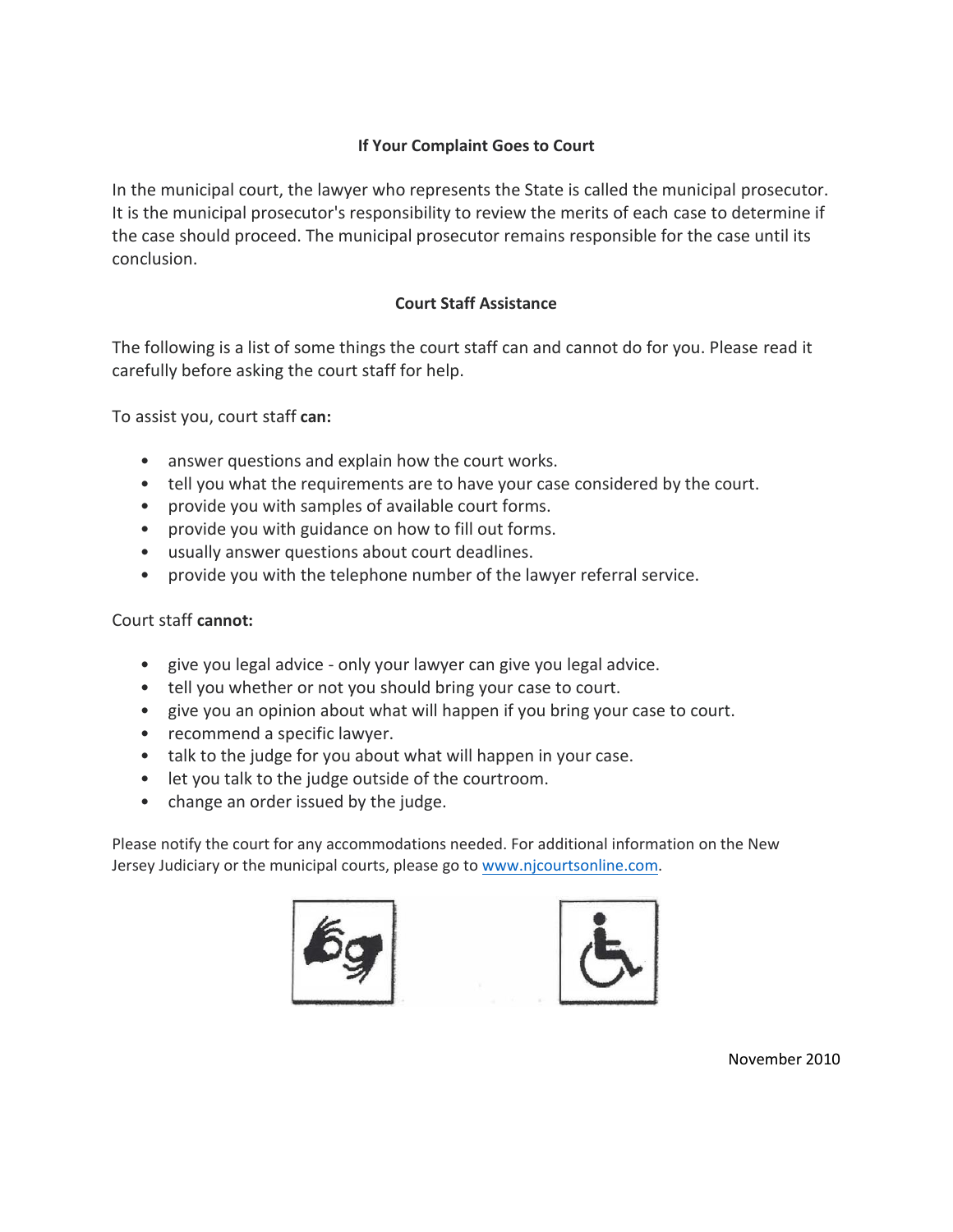| New Jersey Courts                                                                            |  |                                                                 |                            |              |  |  |  |  |  |
|----------------------------------------------------------------------------------------------|--|-----------------------------------------------------------------|----------------------------|--------------|--|--|--|--|--|
| State of New Jersey                                                                          |  | <b>Municipal Court Name</b>                                     | County of<br><b>Mercer</b> |              |  |  |  |  |  |
| <b>Court Address</b>                                                                         |  | <b>Ewing Township Municipal Court</b>                           | City                       | Zip          |  |  |  |  |  |
| 2 Jake Garzio Drive                                                                          |  |                                                                 | <b>Ewing</b>               | 08628        |  |  |  |  |  |
| Date of Incident                                                                             |  | Location of Incident                                            |                            | Municipality |  |  |  |  |  |
| I offer the following facts and information to establish probable cause against (Defendant's |  |                                                                 |                            |              |  |  |  |  |  |
|                                                                                              |  |                                                                 |                            |              |  |  |  |  |  |
|                                                                                              |  | or ordinances) codes.findlaw.com OR https://ecode360.com/EW1628 |                            |              |  |  |  |  |  |
| How do you know the identity of the person you are charging?                                 |  |                                                                 |                            |              |  |  |  |  |  |
| Describe the incident in detail:                                                             |  |                                                                 | Characters remaining 999   |              |  |  |  |  |  |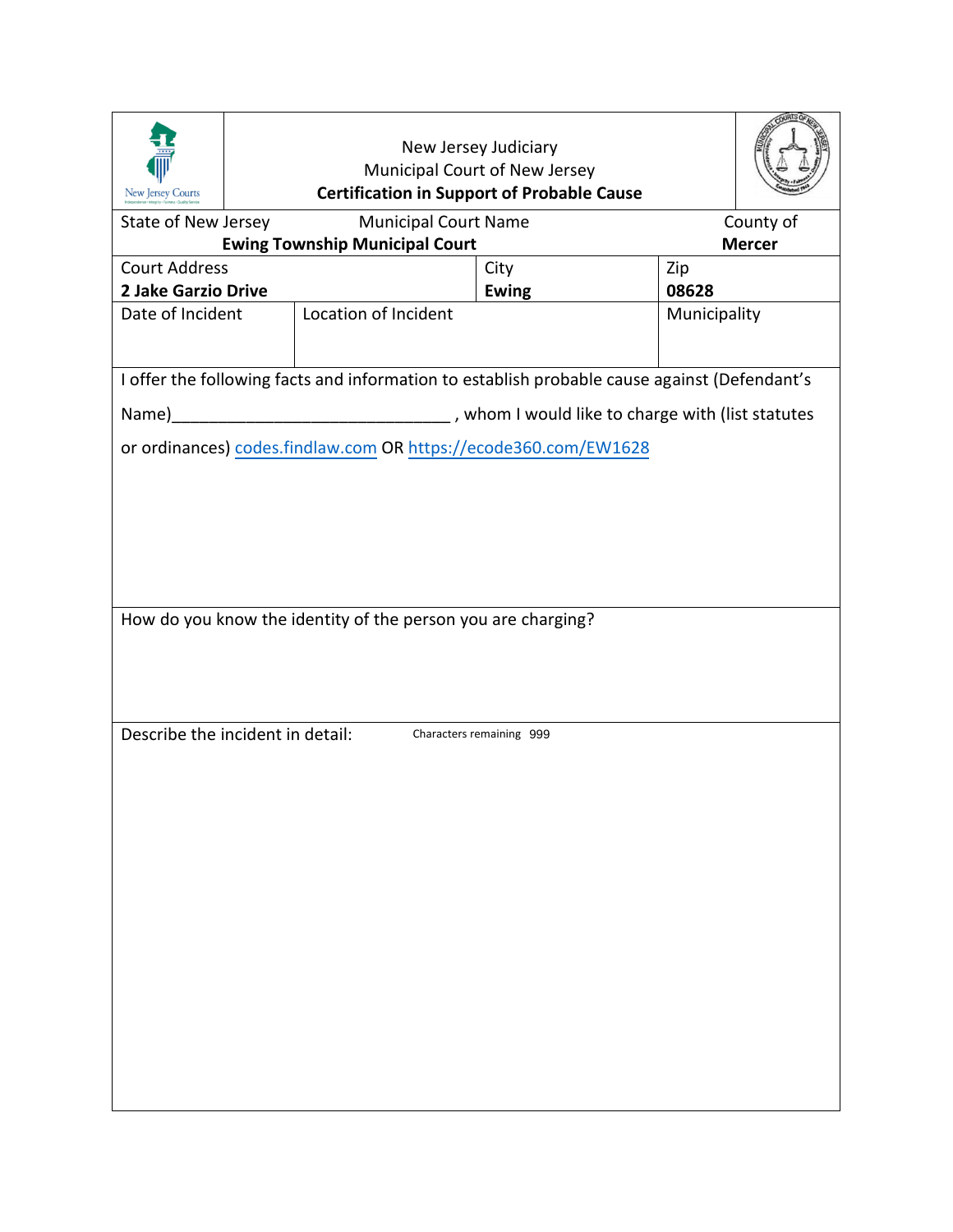Characters remaining 1500

Certification: I certify that the foregoing statements made by me are true. I am aware that if any of the foregoing statements made by me are willfully false, I am subject to punishment.

Date **Signature of Complaining Witness** 

Print Name \_\_\_\_\_\_\_\_\_\_\_\_\_\_\_\_\_\_\_\_\_\_\_\_\_\_\_\_

\_\_\_\_\_\_\_\_\_\_\_\_\_\_\_\_\_\_\_ \_\_\_\_\_\_\_\_\_\_\_\_\_\_\_\_\_\_\_\_\_\_\_\_\_\_\_\_\_\_\_\_\_\_\_\_\_\_\_

Revised 04/2017, CN 11822